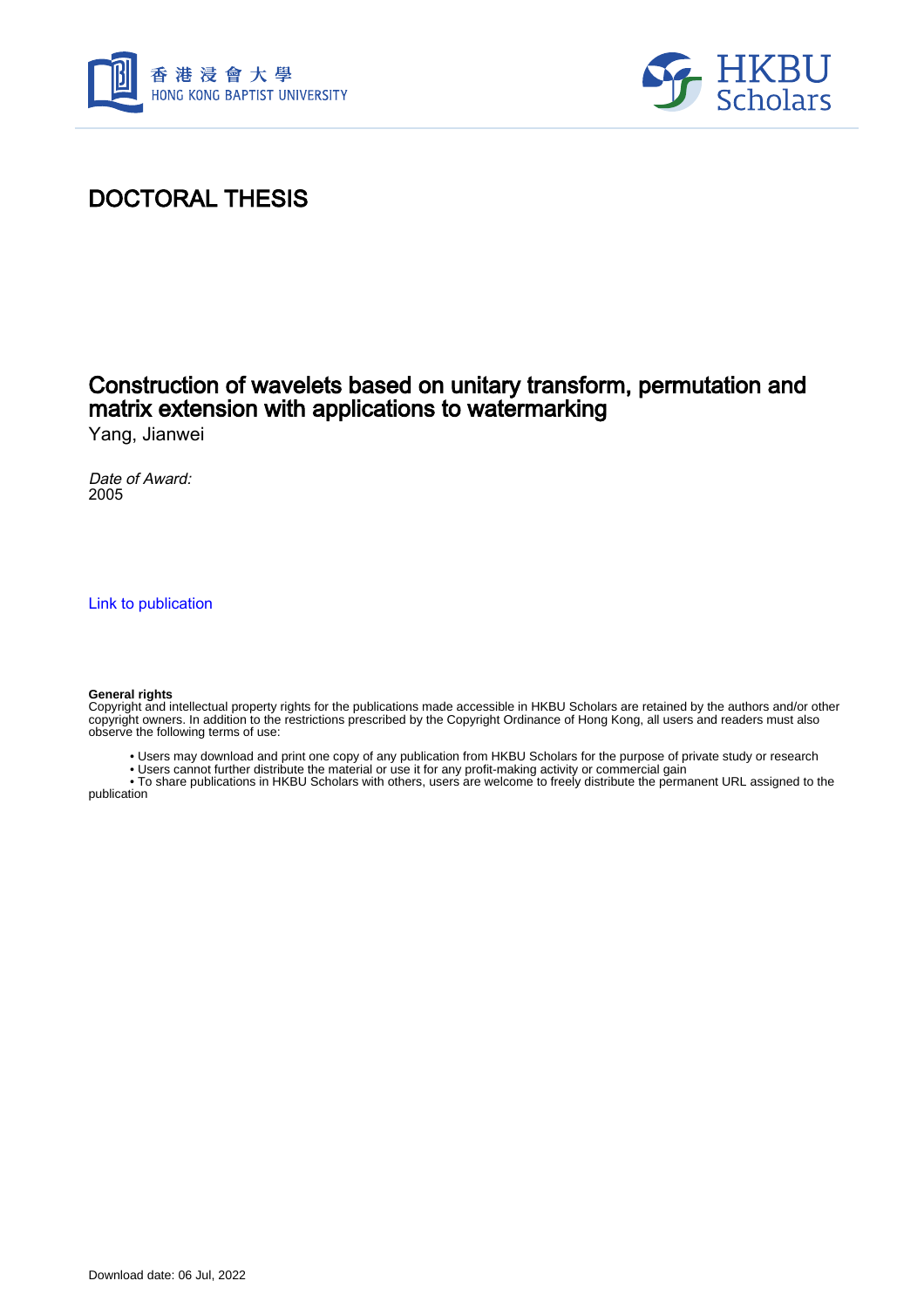# Construction of Wavelets Based on Unitary Transform, Permutation and Matrix Extension with Applications to Watermarking

YANG Jianwei

A thesis submitted in partial fulfillment of the requirements for the degree of Doctor of Philosophy

Principal Supervisor: Prof. TANG Yuan Yan

Hong Kong Baptist University

February 2005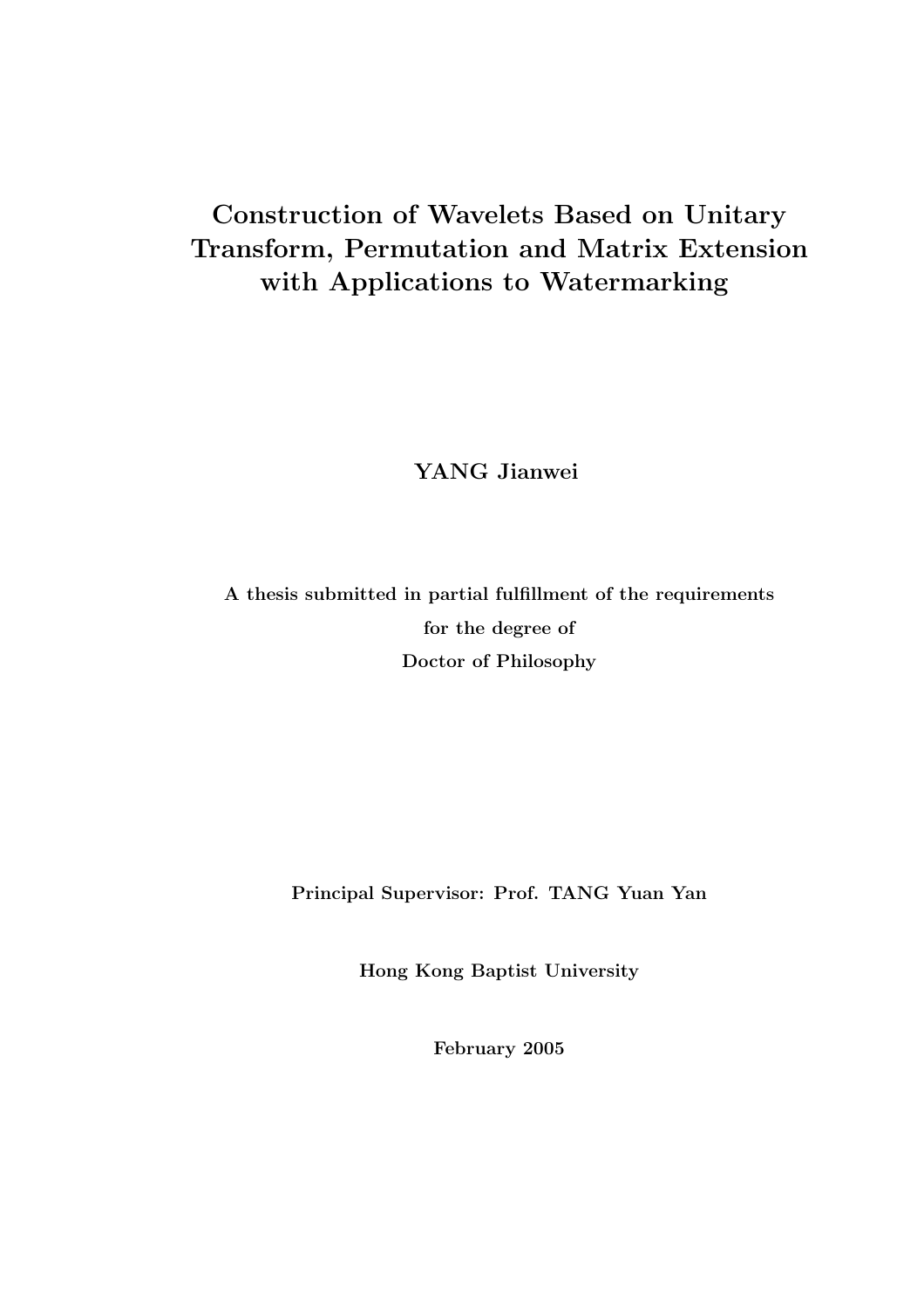### Abstract

Since 1980s, wavelet analysis has been a popular field in scientific research. To apply wavelet methods to digital image processing, two-dimensional wavelets have to be constructed. However, there still exists many open problems for the construction of multidimensional wavelets, and only some concrete results have been obtained for certain special two-dimensional examples. On the other hand, non-separable wavelets have attractive properties for some applications such as compression, watermarking, etc. In this thesis, we are mainly concerned with the construction of two-dimensional wavelets and their applications in watermarking. Several significant results have been obtained. Some of these results are also well suited to one-dimensional wavelets.

The unitary transform of conjugate quadrature filter (CQF) is proposed. By unitary transform of one-dimensional CQF, we provide a parameterization of 2-band one-dimensional orthogonal wavelet filters. Any 2-band one-dimensional orthogonal wavelet filters can be given explicitly. By unitary transformation of matrix CQF, we provide an algorithm for constructing orthogonal multiwavelets from the corresponding multiscaling function. Applying this transformation once, the orders of the polynomials associated with the polyphase matrix of the first  $r$  rows will be decreased by one. This method is not restricted by the length of the filter, and we need not factorize the polyphase matrix into a special case. By unitary transform of two-dimensional CQF, we provide a parameterization method for constructing twodimensional orthogonal wavelet filters. The choice of the parameters is not restricted by any implicit condition. Two-dimensional orthogonal wavelet filters can be chosen adaptively.

Methods for constructing non-separable orthogonal wavelets are developed. By the introduce of permutation of two-dimensional CQF, a method is presented for constructing two-dimensional non-separable orthogonal wavelets. Our construction begins with one-dimensional wavelet filters as in the construction of separable wavelet filters, but non-separable wavelet filters can be achieved. The lowpass & highpass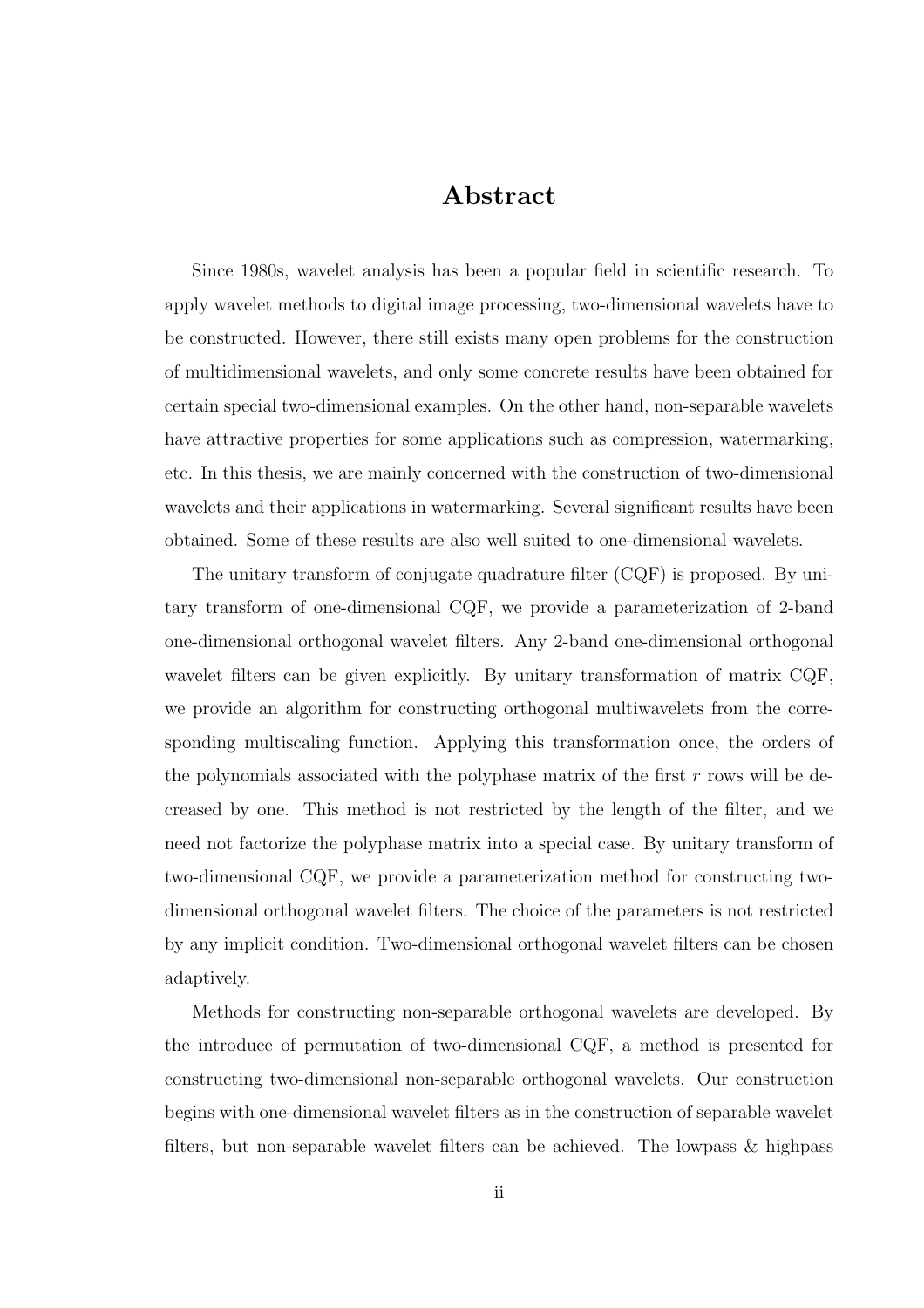wavelet filters are given in explicit expressions. An algorithm is also provided for constructing Belogay-type wavelets. These wavelets are based on the commonly used dilation matrix 2I. Their Regularity is discussed.

The problem of matrix extension related to the construction of orthogonal wavelets from interpolatory functions is well solved. For an  $m$ -band  $(m \in Z, m > 2)$  orthogonal interpolatory function, we provide the formulas for constructing the associated wavelet masks. For a pair of two-dimensional dual refinable functions, when one of them is interpolatory, the formulas for constructing the associated biorthogonal wavelet masks are also given.

A method is provided for constructing two-dimensional biorthogonal wavelets from a pair of dual refinable functions. If one of the dual refinable functions is supported in  $[0, 3] \times [0, 3] \cap \mathbb{Z}^2$ , formulas are given for constructing the corresponding biorthogonal multiwavelet masks. If all the dual refinable functions are not supported in  $[0,3] \times$ [0, 3]∩  $Z^2$ , we shorten the support of the dual refinable functions to  $[0, 3] \times [0, 3] \cap Z^2$ by increasing the multiplicity. Hence, in our method, the matrix extension by the Quillen-Suslin Theorem is avoided.

We describe a blind watermarking scheme for still image based on discrete nonseparable wavelet transform (DNWT). Pseudo-random codes will be added to more coefficients in the high frequency sub-bands by DNWT than by discrete non-separable wavelet transform (DSWT). It is shown that the DNWT watermarking scheme is robust to some distortions such as noising, JPEG compression, cropping, and especially for sharpening. Furthermore, it is also shown that the DNWT watermarking scheme can not be substituted by adjusting the threshold such that the number of the DSWT coefficients to embed watermark is no less than the number of the DNWT coefficients.

Finally, based on parameterization of two-dimensional wavelet filters, we describe a blind watermarking system for ownership verification of digital images. The ample choice of wavelet filters will increase the difficulty for counterfeiters to gain the exact knowledge of our watermark. In this system, watermarks are inserted into several middle-frequency sub-bands. The existence of the watermark is asserted if any one of the correlation values is greater than a pre-determined threshold.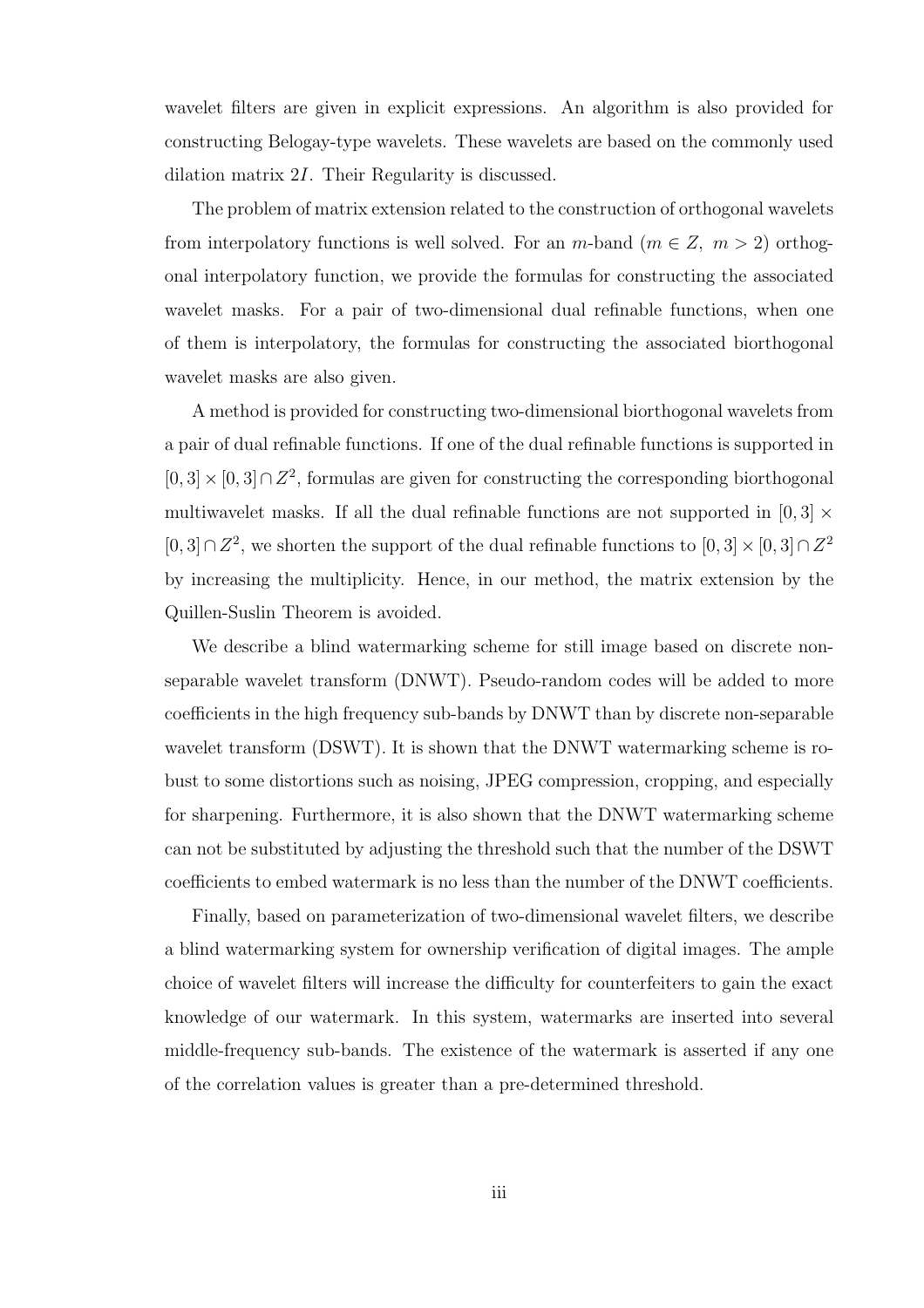# **Contents**

|                |          | Declaration     |                                                                           | $\mathbf{i}$   |
|----------------|----------|-----------------|---------------------------------------------------------------------------|----------------|
|                | Abstract |                 |                                                                           | <sub>ii</sub>  |
|                |          |                 | Acknowledgements                                                          | iv             |
|                | Contents |                 |                                                                           | $\mathbf{V}$   |
|                |          | List of Tables  |                                                                           | X              |
|                |          | List of Figures |                                                                           | xi             |
|                |          | List of Symbols |                                                                           | xiii           |
| $\mathbf 1$    |          | Introduction    |                                                                           | $\mathbf{1}$   |
|                | 1.1      |                 |                                                                           | $\mathbf{1}$   |
|                | 1.2      |                 |                                                                           | $\overline{2}$ |
|                | 1.3      |                 |                                                                           | $\overline{5}$ |
| $\overline{2}$ |          |                 | The Construction Of Wavelets: A Survey                                    | $\overline{7}$ |
|                | 2.1      |                 |                                                                           | $\overline{7}$ |
|                | 2.2      |                 | The Construction of Wavelets: A Survey                                    | 9              |
|                |          | 2.2.1           | The Construction Of One-Dimensional Wavelets                              | 10             |
|                |          | 2.2.2           | The Construction Of Multiwavelets                                         | 12             |
|                |          | 2.2.3           | The Construction Of Multi-Dimensional Wavelets $\hfill\ldots\ldots\ldots$ | 15             |
|                |          | 2.2.4           | Other Topics In The Research Of Wavelet Analysis                          | 19             |
|                | 2.3      |                 | Conclusions                                                               | 22             |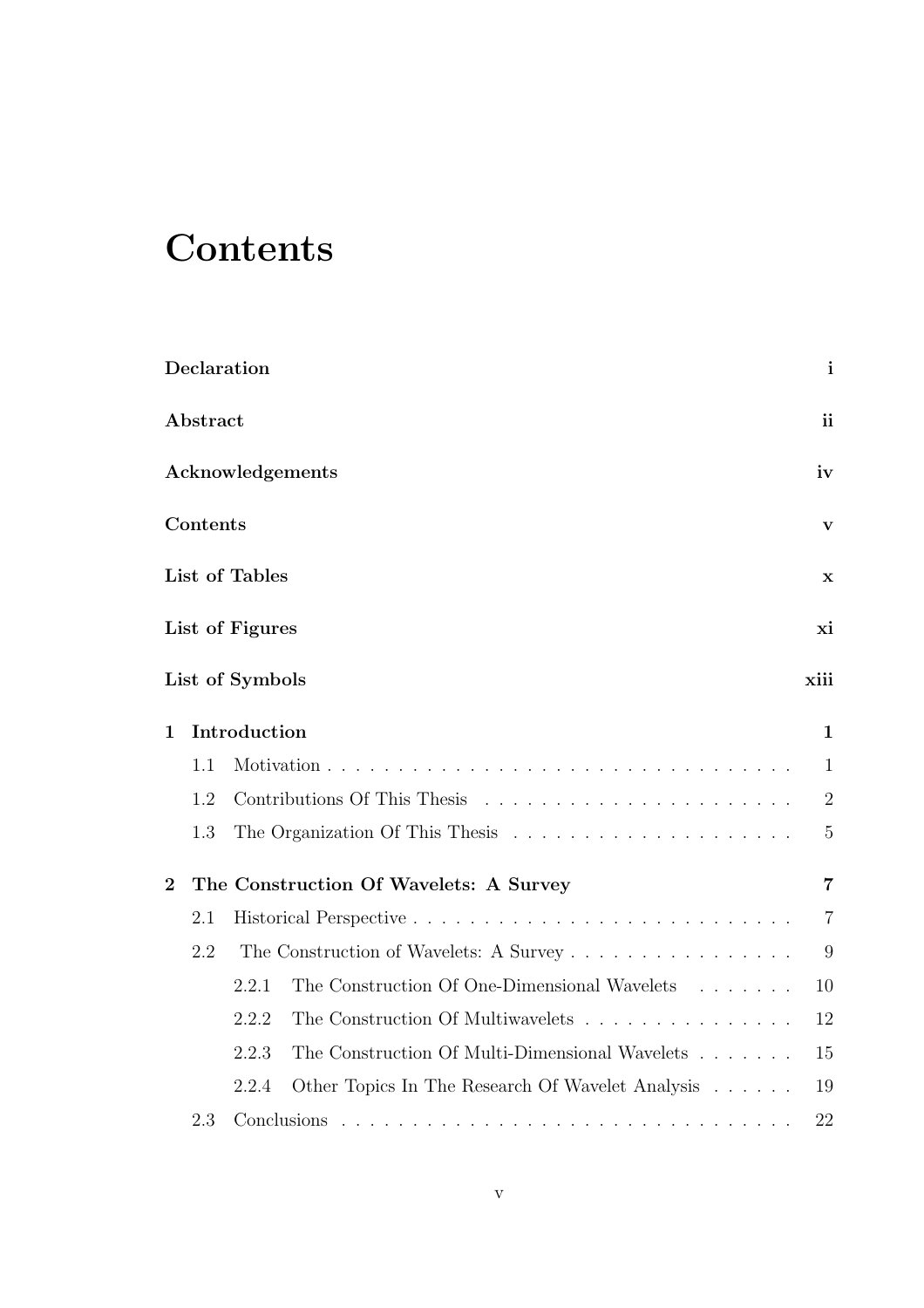| 3            |     |                                                                      | <b>One-Dimensional Wavelets</b>                                    | 23 |  |  |
|--------------|-----|----------------------------------------------------------------------|--------------------------------------------------------------------|----|--|--|
|              | 3.1 | Parametrization Of 2-Band One-Dimensional Orthogonal Wavelet Filters |                                                                    | 23 |  |  |
|              |     | 3.1.1                                                                |                                                                    | 23 |  |  |
|              |     | 3.1.2                                                                | Unitary Transform Of One-Dimensional CQF $\ldots \ldots \ldots$    | 24 |  |  |
|              |     | 3.1.3                                                                | Parametrization Of One-Dimensional Low-Pass Wavelet Filters        | 26 |  |  |
|              | 3.2 |                                                                      | Construction Of M-Band Orthogonal Wavelets                         | 28 |  |  |
|              |     | 3.2.1                                                                |                                                                    | 29 |  |  |
|              |     | 3.2.2                                                                |                                                                    | 30 |  |  |
|              |     | 3.2.3                                                                | Construction Of Interpolatory Scaling Functions                    | 32 |  |  |
|              |     | 3.2.4                                                                | Construction Of The Orthogonal Wavelets Corresponding To           |    |  |  |
|              |     |                                                                      |                                                                    | 33 |  |  |
|              | 3.3 |                                                                      |                                                                    | 37 |  |  |
| 4            |     | <b>Construction Of Multiwavelets</b><br>39                           |                                                                    |    |  |  |
|              | 4.1 |                                                                      |                                                                    | 39 |  |  |
|              |     | 4.1.1                                                                |                                                                    | 39 |  |  |
|              |     | 4.1.2                                                                | Multiresolution Analysis Of $L^2(R)$ With Multiplicity $r \dots$ . | 40 |  |  |
|              | 4.2 |                                                                      | Construction Of Orthogonal Multiwavelets                           | 42 |  |  |
|              |     | 4.2.1                                                                | The Perfection Reconstruction Condition                            | 42 |  |  |
|              |     | 4.2.2                                                                | Unitary Transform Of Matrix CQF                                    | 43 |  |  |
|              |     | 4.2.3                                                                |                                                                    | 45 |  |  |
|              | 4.3 |                                                                      | Construction Of Biorthogonal Multiwavelets                         | 49 |  |  |
|              |     | 4.3.1                                                                | The Problem Of Matrix Extension                                    | 49 |  |  |
|              |     | 4.3.2                                                                | Construction Of Biorthogonal Multiwavelets                         | 51 |  |  |
|              | 4.4 |                                                                      |                                                                    | 58 |  |  |
| $\mathbf{5}$ |     | <b>Construction Of Two-Dimensional Orthogonal Wavelets</b><br>59     |                                                                    |    |  |  |
|              | 5.1 |                                                                      |                                                                    | 59 |  |  |
|              |     | 5.1.1                                                                |                                                                    | 59 |  |  |
|              |     | 5.1.2                                                                | Multiresolution Analysis Of $L^2(R^2)$                             | 61 |  |  |
|              | 5.2 |                                                                      | Construction Of Belogay-Type Wavelets                              | 66 |  |  |
|              |     | 5.2.1                                                                | Construction Of Nonseparable Orthogonal Wavelets                   | 66 |  |  |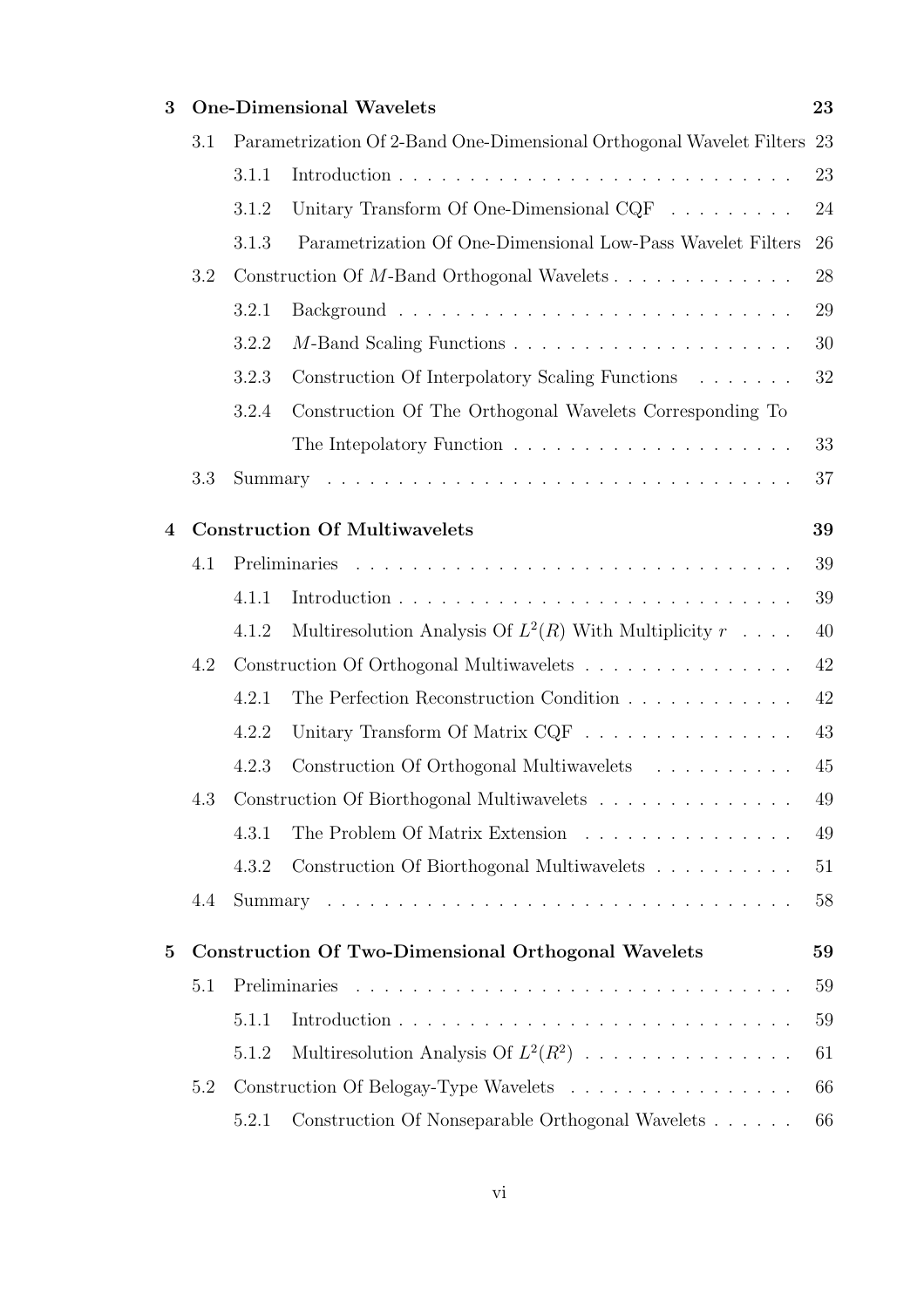|                  |                                                                    | 5.2.2                                                                          | 70  |  |  |
|------------------|--------------------------------------------------------------------|--------------------------------------------------------------------------------|-----|--|--|
|                  |                                                                    | 5.2.3                                                                          | 72  |  |  |
|                  | 5.3                                                                | Construction Of Non-Separable Wavelets                                         | 73  |  |  |
|                  |                                                                    | 5.3.1                                                                          | 73  |  |  |
|                  |                                                                    | 5.3.2<br>Construction Of Separable Wavelet Filters                             | 74  |  |  |
|                  |                                                                    | Construction Of Non-Separable Orthogonal Wavelets<br>5.3.3                     | 76  |  |  |
|                  |                                                                    | 5.3.4                                                                          | 82  |  |  |
|                  | $5.4\,$                                                            |                                                                                | 83  |  |  |
| $\boldsymbol{6}$ | Design Of Two-Dimensional Orthogonal Wavelet Filters In Terms      |                                                                                |     |  |  |
|                  |                                                                    | Of Unitary Transform                                                           | 85  |  |  |
|                  | 6.1                                                                |                                                                                | 85  |  |  |
|                  | 6.2                                                                | Unitary Transform Of Two-Dimensional CQF $\ldots \ldots \ldots \ldots$         | 86  |  |  |
|                  | 6.3                                                                | Construction Of Two-Dimensional Wavelet Filters                                | 89  |  |  |
|                  | 6.4                                                                |                                                                                | 95  |  |  |
| $\overline{7}$   | <b>Construction Of Two-Dimensional Biorthogonal Wavelets</b><br>97 |                                                                                |     |  |  |
|                  | 7.1                                                                |                                                                                | 97  |  |  |
|                  |                                                                    | 7.1.1                                                                          | 97  |  |  |
|                  |                                                                    | 7.1.2                                                                          | 99  |  |  |
|                  | 7.2                                                                | Construction Of Biorthogonal Wavelets From Interpolatory Function              | 102 |  |  |
|                  | 7.3                                                                | Construction Of Two-Dimensional Biorthogonal Wavelets With Shorter             |     |  |  |
|                  |                                                                    |                                                                                | 106 |  |  |
|                  | 7.4                                                                | Construction Of Two-Dimensional Biorthogonal Multiwavelets                     | 110 |  |  |
|                  |                                                                    | Multiresolution Analysis Of $L^2(R^2)$ With Multiplicity $r \ldots$ .<br>7.4.1 | 111 |  |  |
|                  |                                                                    | Construction Of Two-Dimensional Biorthogonal Multiwavelets<br>7.4.2            | 115 |  |  |
|                  | 7.5                                                                |                                                                                | 121 |  |  |
| 8                |                                                                    | <b>Digital Watermarking</b>                                                    | 123 |  |  |
|                  | 8.1                                                                |                                                                                | 123 |  |  |
|                  | 8.2                                                                |                                                                                | 124 |  |  |
|                  | 8.3                                                                | Applications Of Digital Watermarking                                           | 125 |  |  |
|                  | 8.4                                                                | Requirements Of Watermarking Systems                                           | 126 |  |  |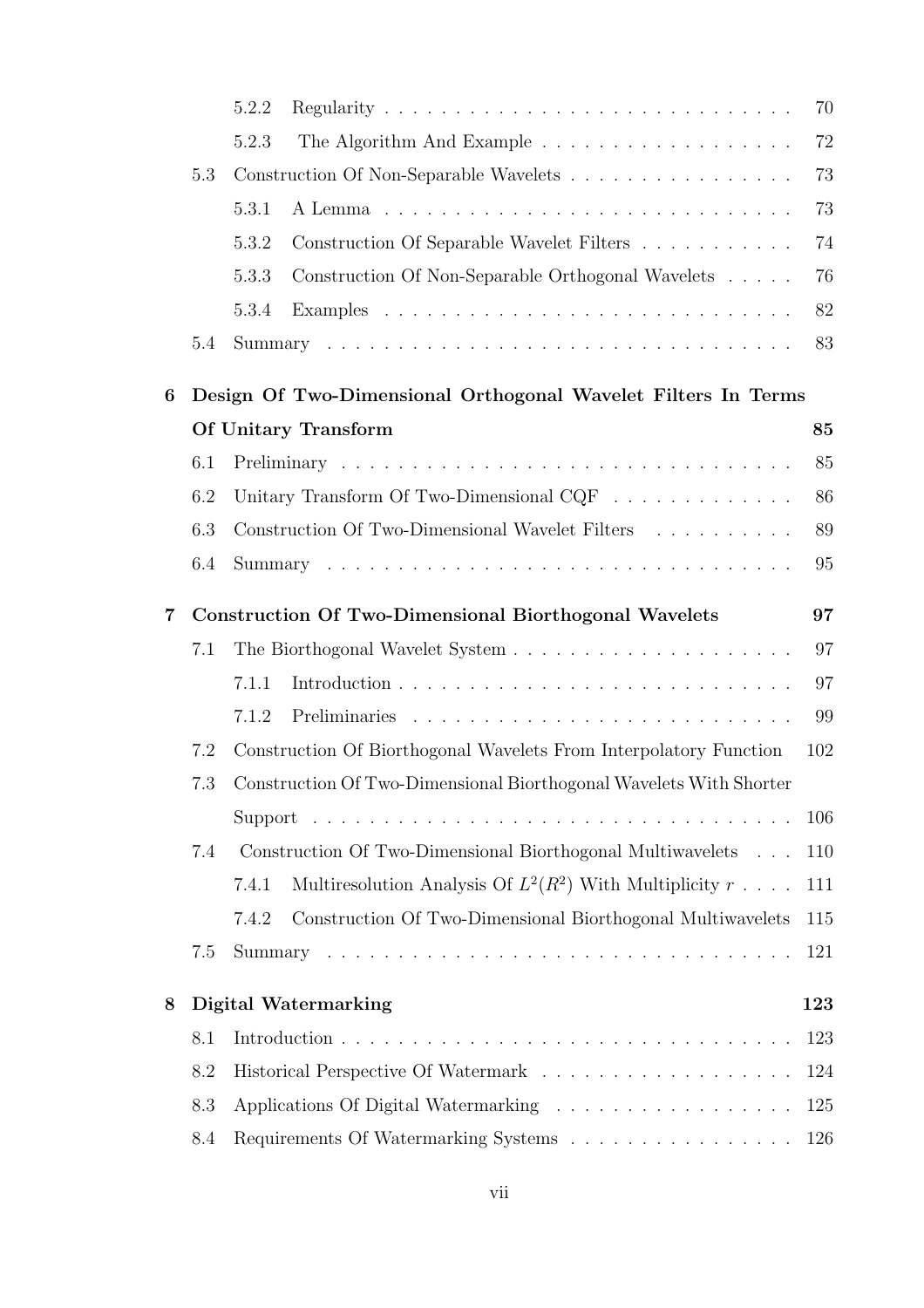|   | 8.5                                                          | Spatial Domains Versus Transform Domain                              | 128        |  |  |  |
|---|--------------------------------------------------------------|----------------------------------------------------------------------|------------|--|--|--|
|   | 8.6                                                          | Wavelet-Based Watermarking Scheme                                    | 130        |  |  |  |
|   | 8.7                                                          |                                                                      | 133        |  |  |  |
| 9 | A Robust Watermarking Scheme Based On Discrete Non-Separable |                                                                      |            |  |  |  |
|   |                                                              | <b>Wavelet Transform</b>                                             | 134        |  |  |  |
|   | 9.1                                                          |                                                                      | 134        |  |  |  |
|   | 9.2                                                          | The Decomposition and The Reconstruction Algorithms                  | 136        |  |  |  |
|   | 9.3                                                          | Watermarking Based On Discrete Non-Separable Wavelet Transform.      | 138        |  |  |  |
|   |                                                              | 9.3.1                                                                | 138        |  |  |  |
|   |                                                              | 9.3.2                                                                | 139        |  |  |  |
|   | 9.4                                                          |                                                                      | 140        |  |  |  |
|   |                                                              | 9.4.1<br>The Non-Separable Wavelet Filters                           | 141        |  |  |  |
|   |                                                              | Imperceptibility Of Our Watermarking Scheme<br>9.4.2                 | 144        |  |  |  |
|   |                                                              | 9.4.3<br>Robustness Of Our Watermarking Scheme                       | 145        |  |  |  |
|   |                                                              | Comparisons With Watermarking Schemes Based On<br>9.4.4              |            |  |  |  |
|   |                                                              |                                                                      | 147        |  |  |  |
|   | 9.5                                                          |                                                                      | 151        |  |  |  |
|   |                                                              | 10 Image Ownership Verification Via Parameterized Wavelet Systems152 |            |  |  |  |
|   |                                                              |                                                                      | 152        |  |  |  |
|   |                                                              |                                                                      |            |  |  |  |
|   |                                                              |                                                                      | 155        |  |  |  |
|   |                                                              | 10.2.2 Scrambling The Watermark By Chaos                             | 157        |  |  |  |
|   |                                                              |                                                                      | 158        |  |  |  |
|   |                                                              |                                                                      | 158        |  |  |  |
|   |                                                              |                                                                      |            |  |  |  |
|   |                                                              | 10.3.3                                                               | 161<br>162 |  |  |  |
|   |                                                              | Comparisons With Previous Methods                                    | 163        |  |  |  |
|   |                                                              |                                                                      |            |  |  |  |
|   |                                                              |                                                                      | 170        |  |  |  |
|   |                                                              | 11 Conclusions And Further Works                                     | 172        |  |  |  |
|   |                                                              |                                                                      | 172        |  |  |  |